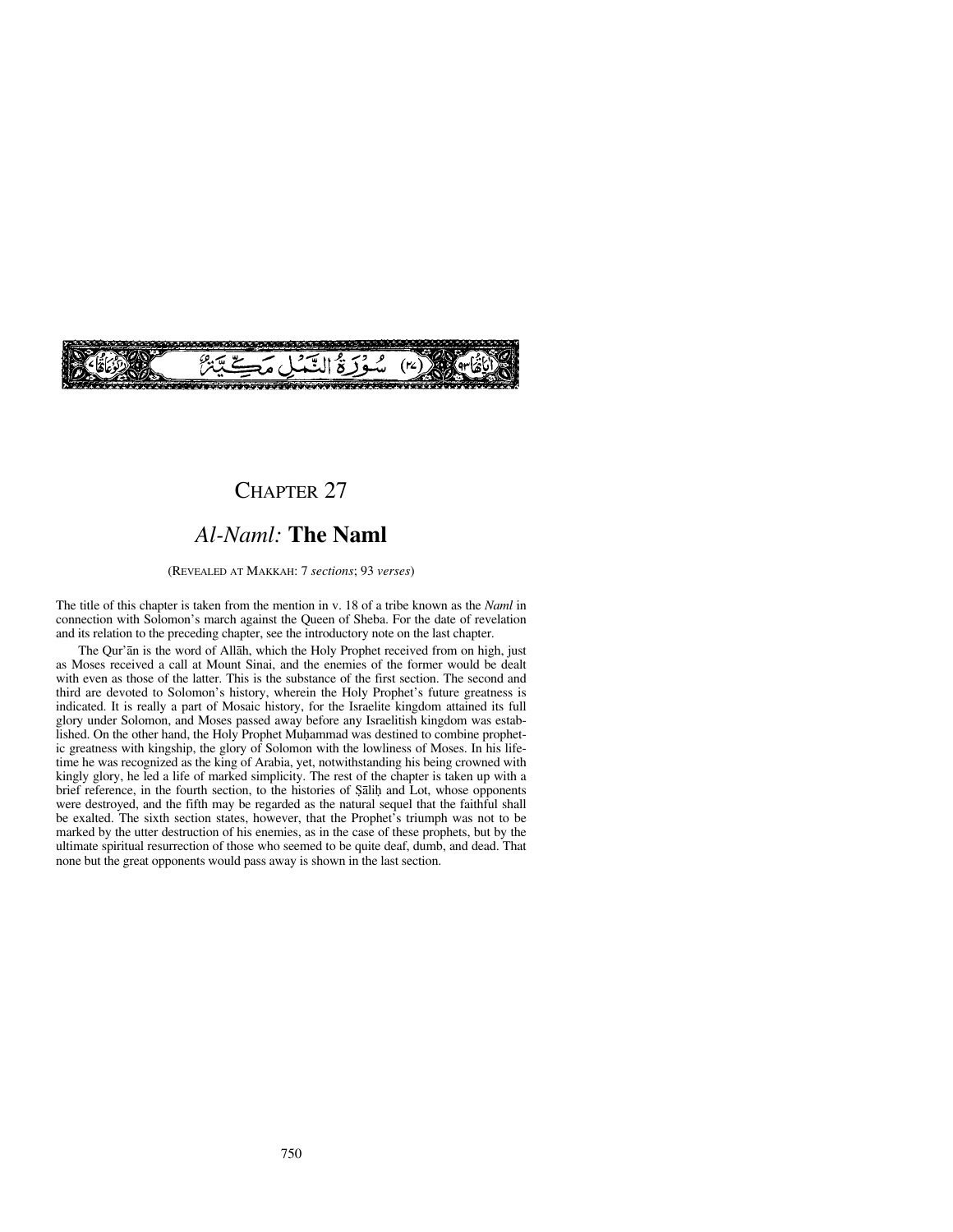# SECTION 1: **A Reference to Moses' History**

In the name of Allåh, the Beneficent, the Merciful.

**1** Benignant, Hearing God!*<sup>a</sup>* These are the verses of the Qur'ån and the Book that makes manifest:

**2** A guidance and good news for the believers,

**3** Who keep up prayer and pay the poor-rate, and they are sure of the Hereafter.

**4** Those who believe not in the Hereafter, We make their deeds fairseeming to them, but they blindly wander on.*<sup>a</sup>*

**5** These are they for whom is an evil chastisement, and in the Hereafter they are the greatest losers.

**6** And thou art surely made to receive the Qur'ån from the Wise, the Knowing.

**7** When Moses said to his family: Surely I see a fire; I will bring you news thence, or bring you therefrom a burning brand, so that you may warm yourselves.

**8** So when he came to it, a voice issued, saying: Blessed is he who is in search of fire and those around it. And glory be to Allåh, the Lord of the worlds!*<sup>a</sup>*

بِسْمِهِ اللهِ الرَّحْمٰنِ الرَّحِمِيْهِيِ طس تزلك ايت القران وكتاب مهبار

هُدَّي وَّ نُشْرُي لِلْمُؤْمِنِينَ ۞

الَّذِينَ يُقِيَمُوْنَ الصَّلْوَةَ وَ يُؤْتُوُنَ الزَّكْرٰةَ وَهُمْ بِالْأَخِرَةِ هُمْ يُؤْتِنُونَ۞ اِنَّ الَّذِيْنَ لَا يُؤْمِنُوْنَ بِالْأَخِرَةِ دَيّتَا كَمُو دِينِ دِينِ دِينِ بِينِ دِينِ دِينِ جِي آي

أُولَّيْكَ الَّذِيْنَ لَهُمْ سُوِّءُ الْعَبْدَابِ دَهُمْ فِي الْأَخِيرَةِ هُمُّ الْأَخْسَدُوْنَ ۞ وَ انَّكَ لَتُلَقَّىٰ الْقُدْ أَنَّ مِنْ آَيَنُ لَ حَڪِيْھِ عَلِيُـهِر@

إِذْقَالَ مُؤْسًى لِأَهْلِهَ إِنِّيَّ انَسُتُ نَائِمَا أَسَاتِيْكُمْ قِنْهَا بِخَبَرِ أَوْ أَتِيْكُمْ رِبِتْمِهَاَيِ قَبَسٍ لَعَلَّكُمْ تَصْطَلُوْنَ ۞ فَلَلَّبَّا جَبَّاءَهَا نُوْدِيَ أَنَّي بُنُوسٍ لَقَه صَنَّ فِي النَّبَايِرِ، وَ مَنْ حَوْلَهَا ۖ وَ سُبُحْنَ اللهِ سَتِ الْعٰلَيِيِينَ ۞

8*a.* The words *man fi-l-når* have been explained in a number of ways. The best explanation is that in which the word  $f\bar{i}$  (lit.,  $\bar{i}n$ ) may be rendered as meaning *after* or  $\bar{i}n$ 

<sup>1</sup>*a.* See 26:1*a* for the explanation.

<sup>4</sup>*a.* By *their deeds* are meant the deeds which they ought to perform. Evil deeds are made fairseeming to evildoers by the devil (6:43), while Allåh commends good deeds. Elsewhere: "But Allåh has endeared the faith to you and has made it seemly in your hearts, and He has made hateful to you disbelief and transgression and disobedience" (49:7).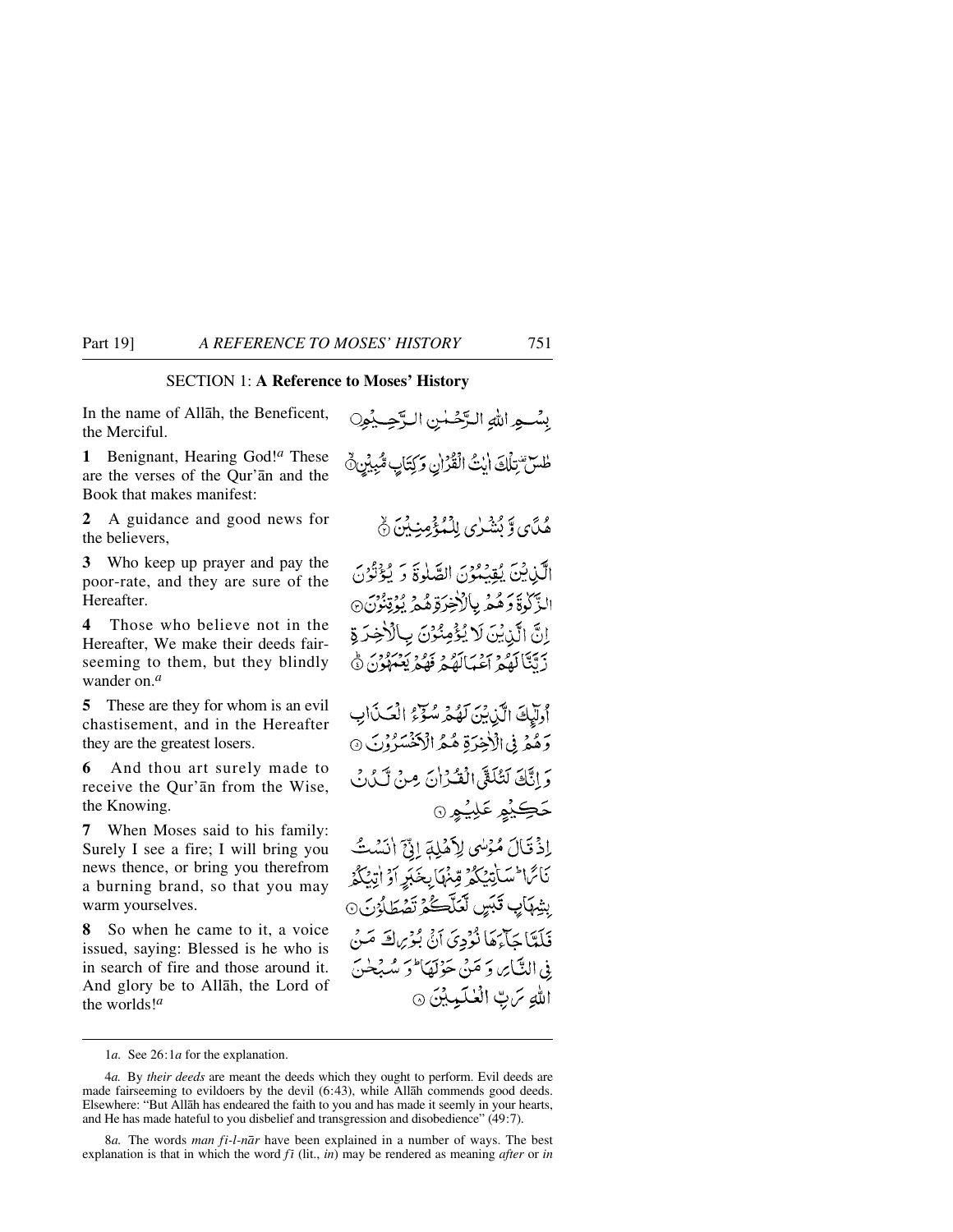**9** O Moses, surely I am Allåh, the Mighty, the Wise:

**10** And cast down thy rod. So when he saw it in motion as if it were a serpent, he turned back retreating and did not return. O Moses, fear not. Surely the messengers fear not in My presence —

**11** Nor he who does wrong, then does good instead after evil;*<sup>a</sup>* surely I am Forgiving, Merciful,

**12** And put thy hand into thy bosom, it will come forth white without evil, among nine signs to Pharaoh and his people.*<sup>a</sup>* Surely they are a transgressing people.

**13** So when Our clear signs came to them, they said: This is clear enchantment.

**14** And they denied them unjustly and proudly, while their souls were convinced of them. See, then, what was the end of the mischief-makers!

لِمُدْمَنِي إِنَّهَّ آيَا اللهُ الْعَزِيْزُ الْحَكِيْدُ ۞

دَ آلْقِ عَصَالَةَ ۖ فَلَعَهَّا رَاهَا نَهُ نَهُ ۚ كَأَنَّهَآ جَأَنَّ وَلَّى مُكْرِبِرًا وَّكْرِيْعَقِّبْ يُبُونِي لَاتَخَفْ ۚ إِنَّ لَابَخَانُ لَدَىَّ الْمُرْسَلُوْنَ ۗ

الآهَنْ ظَلَمَ نُمَّ بَدَّلَ جُسُنَّا بَعْبَ مُوَّءٍ فَإِنَّ غَفْرُ لَّهُ يَعْلَى مَنْ ا وَأَدْخِلْ يَدَكَ فِيْ جَيْبِكَ تَخْرُجُ بَيْضَآءَ مِنْ غَيْرِ مُنْوَءٌ فِيْ تِسْعِ أَيْتِ إِلَىٰ فِيرْعَوْنَ وَ قَوْمِهِ ۚ إِنَّهُمْ كَانُوْا قَوْمًا فْسِقِيْنَ، فَلَدَّا جَآءَ ثَقُمْ النُّنَا مُنْصِرَةً قَالَةُ ا هٰذَا سِحْرٌ مُّبِ بِنٌ ۞

رَحِيحَيْدُوْا بِهَا دَاسْتَدْقَنَةُهَآ أَنْفُسُهُمْ طُلْعًاوَّ عُلُوًّا ۚ فَانْظُرْ كَيْفَ كَانَ عَاقِبَةُ الْمُفْسِدِينَ ﴾

That the fire was not a physical fire is suggested by commentators. This is in fact clear. The voice that came to Moses was the voice of God and it came in the manner in which the Divine call comes to all prophets. Moses received a Divine revelation, and what he saw was in a state of transformation.

11*a.* The word *illå* with which this verse opens is here equivalent to *wåw* (i.e., *and*) according to Mughni. But as the negative  $l\bar{a}$  in the previous passage, to which the latter is conjoined, would be regarded as understood after *wåw*, hence the correct translation of *illå* here is *and not* or *nor*. Others consider *illå* here as introducing a new statement (Bd).

*search of*. Thus one of the explanations of the phrase given by AH is *he who is in the place* or *follows the direction in which the fire appears to him to be burning*, so that the meaning is that Moses was blessed as also those who lived in this land. Rz says Moses may be said to be *fi-l-når*, because of his *nearness* to the fire, for he says that *one who is very near a thing is spoken of as being in it*. According to another commentator, the meaning is, *he who is in search of it and after it*. Still another explanation is that by *man* is meant *that* or *what*, and the place where fire was seen by Moses to be burning is meant. The addition of the words *those (*or *whatever is) around it* is to show that the whole of this land was blessed, because so many prophets for the guidance of humanity were raised there.

<sup>12</sup>*a.* For the nine signs, see 7:133*b*.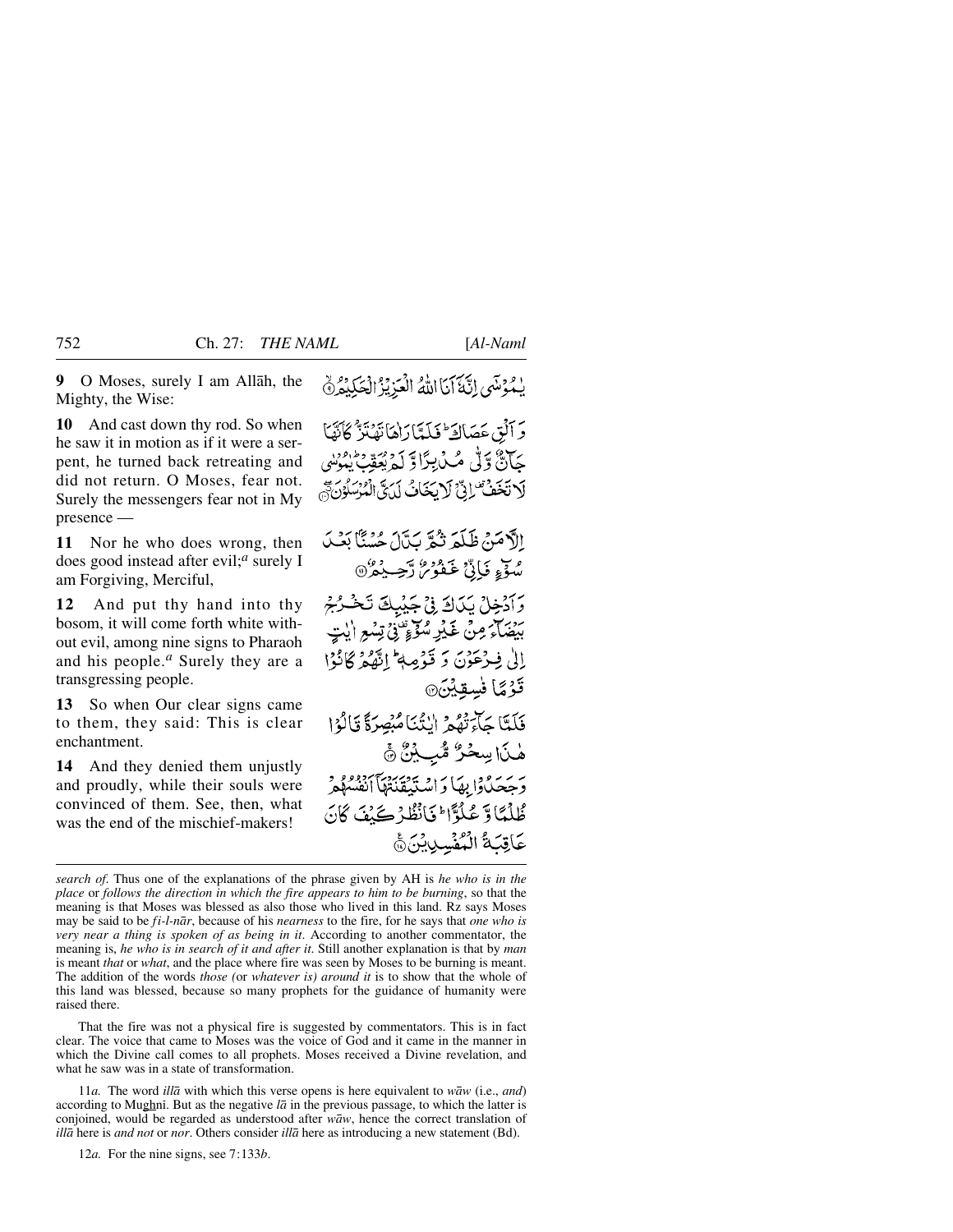## SECTION 2: **History of Solomon**

**15** And certainly We gave knowledge to David and Solomon.*<sup>a</sup>* And they said: Praise be to Allåh, Who has made us excel many of His believing servants!

**16** And Solomon was David's heir, and he said: O men, we have been taught the speech of birds, $<sup>a</sup>$  and we</sup> have been granted of all things.*<sup>b</sup>* Surely this is manifest grace.

**17** And his hosts of the jinn and the men and the birds were gathered to Solomon, and they were formed into groups.*<sup>a</sup>*

وَلَقِدْ انْنَنَادَاؤُدَ وَ سُلَّنِينَ عِلْمًا ۚ وَ تَالَا الْحَمْدُ لِلَّهِ الَّذِينَ فَصَّلَنَا عَلٰى كَثِيْدٍ قِنْ عِبَادِةِ الْمُؤْمِنِيِّنَ@ وَدَبِرِينَ سُلَيْبُلُومُ دَاؤُدَ وَقَالَ نَأَيُّهُاَ التَّاسُ عُلِّمُنَا مَنْطِقَ الطَّيْرِ وَ أَوْتِيْنَا صِنْ كُلِّ شَيْءٍ إِنَّ هٰذَا لَهُوَ الْفَضَّلُ الْمُبِيِّنُ® وَحْشِرَ لِسُلَيْنَ بِمُنْزَدُةً مِنَ الْجِنّ وَالْإِنْسُ وَالطَّيْدِ فَهُمْ يُوزَعُونَ ۞

16*a*. The root word *nutq*, from which the word *mantiq* is derived, signifies originally *articulate speech* or *jointed voices uttered by the tongue and kept by the ears* (R). Its use with regard to other than human beings is looked upon as a kind of metaphor, and the use of the word is allowable when one understands the significance, though it may not be articulate speech (R). Solomon's understanding the speech of birds may imply the use he made of birds in conveying messages from one place to another, these messages being metaphorically called the speech of birds. See also next footnote. The reference here is to the great resources of Solomon's kingdom in his victorious marches against near and distant enemies. Note also that Solomon does not speak of himself alone; his people are included when he is made to say: *We have been taught*. This shows that his people also knew that speech.

#### 16*b.* By *all things* are meant *all things pertaining to the needs of a strong kingdom*.

17*a.* The hosts of Solomon are here divided into three classes, the jinn, the men, and the *∆air*. As regards the jinn, it has been shown in 21:82*a* that these were men belonging to certain mountain tribes whom Solomon had subjugated. *Tair* may mean either *birds* or *horse*, i.e., cavalry. The gathering together of all three classes and their division into groups shows that all three were human beings. The word *∆air*, or *ƌ'ir*, is derived from *ţāra*, which indicates *it flew*, and is applied not only to birds, but "is also said of other things than those which have wings" ( $\overline{L}L$ ). *Tā'ir* signifies *flying thing*, and as the root word applies to other than winged beings, *ƌ'ir*, of which *∆air* (the word used here) is a plural, may also be applied to *swift animals such as horses*. Thus *tayyar*, which is an intensive form of *tā'ir*, signifies, when standing alone, *a sharp, spirited, vigorous horse that is almost made to fly by reason of the vehemence of its running* (T, LL). It also means *a company of men* (LL). *Tayyūr*, which is another intensive form of the nominative *ƌ'ir*, signifies *a man who is sharp and quick* (Q, LL). Thus the context taken in the light of these explanations would justify the conclusion that *tair* here means

<sup>15</sup>*a.* The history of David and Solomon, being the history of the temporal greatness of the Israelites, forms really a part of the history of Moses, and reference to it is really prophetical, to show that Islåm was also destined to rise to greatness temporally as well as spiritually.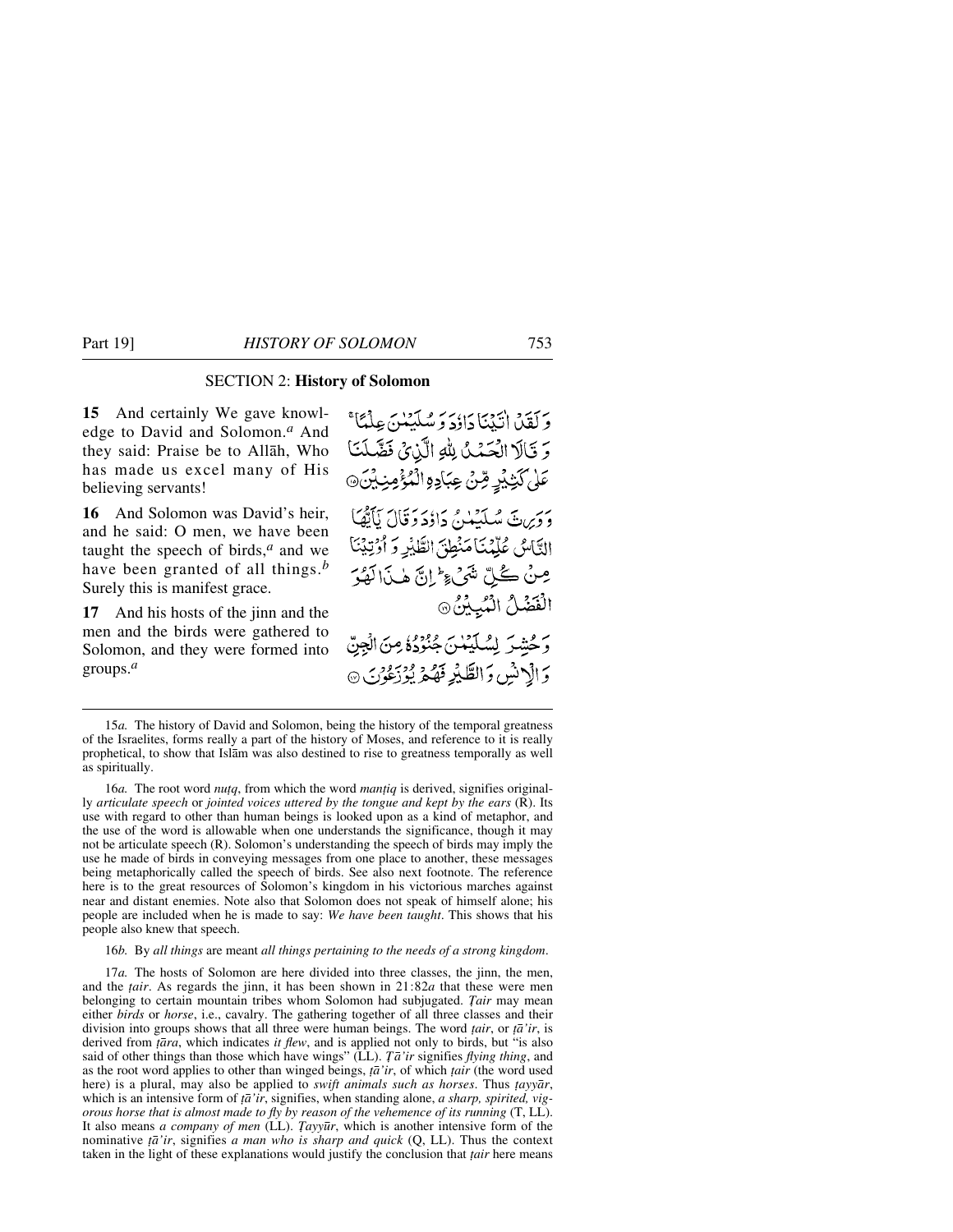**18** Until when they came to the valley of the Naml,<sup>*a*</sup> a Namlite said: O Naml, enter your houses, (lest) Solomon and his hosts crush you, while they know not.

**19** So he smiled, wondering*<sup>a</sup>* at her word, and said: My Lord, grant me that I may be grateful for Thy favour which Thou hast bestowed on me and on my parents, and that I may do good such as Thou art pleased with, and admit me, by Thy mercy, among Thy righteous servants.

**20** And he reviewed the birds, then said: How is it I see not Hudhud, or is it that he is one of the absentees?*<sup>a</sup>*

حَتَّى إِذَآ أَتَوْا عَلَىٰ دَادِ النَّهْدُلِّ قَالَتْ نَعْلَمَةٌ تَأَنَّفُ النَّمْا ُ ادْخُلُوْامَسْكِنَكُمْ ۚ لَا يَحْطِمَنَّكُمْ سُلَيْمْنُ وَجُنُودُهُ وَ هُهُ لَا يَشْعُرُوْنِ ۞

فَتَبَسَّمَ ضَاحِكًا مِّنْ قَوْلِهَا وَقَالَ رَبِّ أَوْزِعْنِيٍّ أَنْ أَمَنْكُمْ نِعْعَدْنَكَ الَّذِيِّ أنغيث عَلَيَّ وَعَلَىٰ وَاللَّهَ فَيْ دَانِي أَعْمَلَ صَالِحًا تَرْضُلُهُ وَ آدْخِلْنِي بِرَحْمَتِكَ فِيٍّ عِبَادِكَ الصَّبِلِجِيْنَ ۞ وَتَفَقَّلَ الطَّيْرَ فَقَالَ مَالِيَ كَ َ آَمَى

الْهُنْ هُدَّ آَمْرِكَانَ مِنَ الْغَايِبِيْنَ @

18*a.* Many of the fables regarding Solomon have been due to a misconception of the word *naml*. It should be noted that *wådi-l-Naml* cannot be properly translated as the *valley of the ants*, for *Naml* is a proper noun, and according to T (see under the root *wady*), the valley of the Naml is situated between Jibrin and 'Asqalan. And *Namlah* is the name of a tribe, like *Måzin*, which literally signifies *the eggs of the ants*. *Namil* means *a clever man* (T). The name Namlah used also to be given to a child in whose hands an ant was placed at its birth, because it was said such a child would be wise and intelligent (T). And the Namlah are plainly spoken of as a tribe in the Qāmūs, which says under the word *barq*, *Abriqah is of the waters of Namlah*.

19*a. Dāḥik* means *wondering*, for *diḥk* is used as well for simple *joy* as for simple *wonder* (R). See also LL, which says *˙a√aka* signifies also *he wondered*, synonym *'ajiba*.

20*a.* The opening words may mean either a review of birds or a review of horses; see 17*a*. By *Hudhud* is not to be understood the *lapwing*, but *a person of that name*. In every language many of the proper names given to men will be found to be identical with the names of animals. The Arab writers speak of a king of Himyar as *Hudad* (LA), which is almost identical with *Hudhud* mentioned in the Qur'ån. The Bible speaks of a king of Syria, named Ben Hadad (1 Kings 15:18, etc.). The *Muntaha-l-arab* states that Hudhad was the name of the father of Balqis, the queen of Sheba. According to LA, Hudhud is also written as Hudåhad, and Hudåhad and Hadad was the name of a tribe in Yaman. This shows that there is nothing strange in such a name being given to men. The verses that follow show clearly that Solomon was speaking of one of his own officers: the infliction of severe punishment on a small bird by such a mighty monarch, as Solomon, and the exposition of the great religious doctrine of Unity by the lapwing, are quite incomprehensible.

*horse*, i.e., *cavalry*, because it could be moved quickly. This is corroborated by the statement regarding Solomon's love of horses in  $38:31-33$ . But it may be added that the use of birds in conveying messages made the birds a necessary adjunct to a military expedition, and hence the word may also be taken literally as meaning *birds*.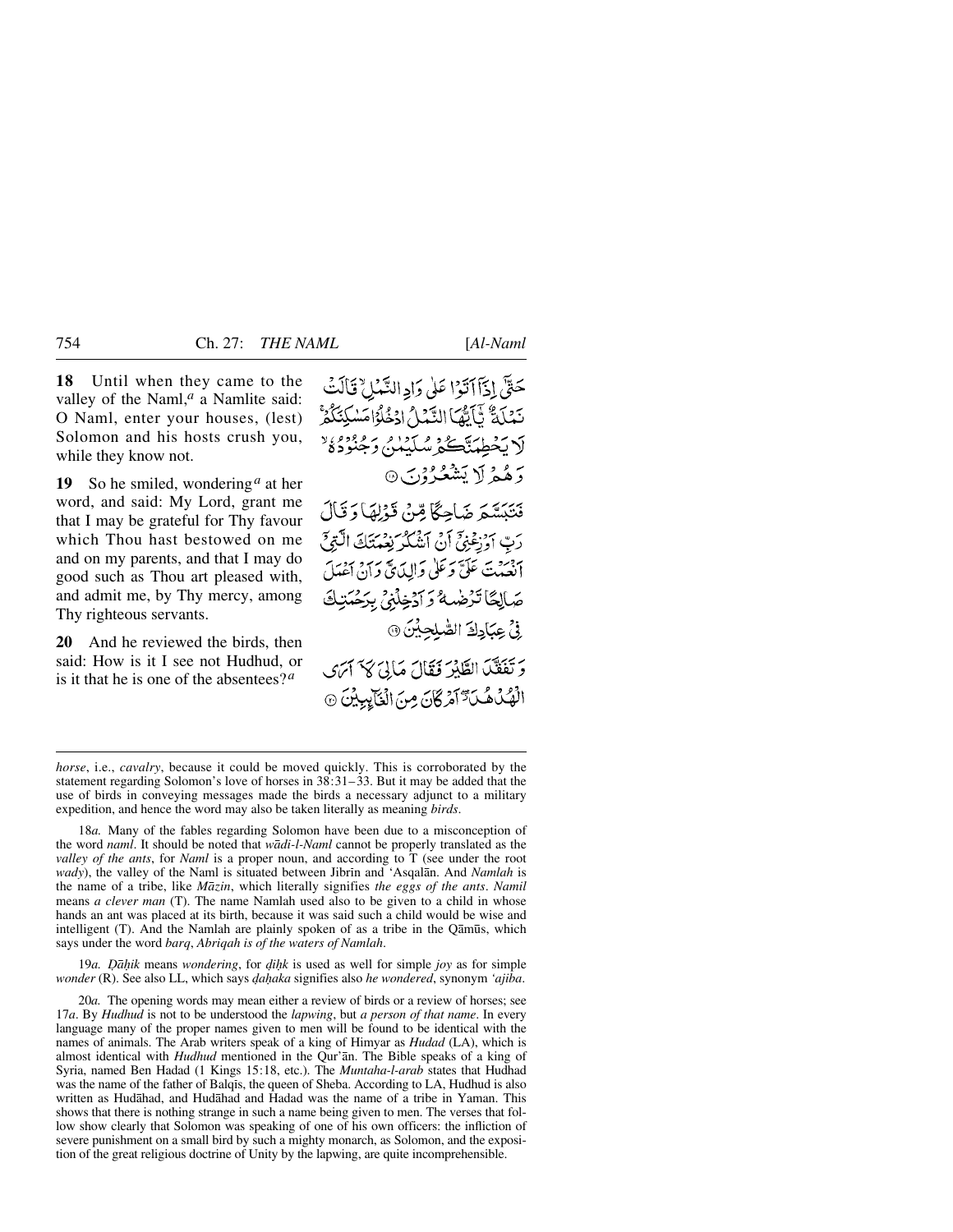**21** I will certainly punish him with a severe punishment, or kill him, or he shall bring me a clear excuse.

**22** And he tarried not long, then said: I have compassed that which thou hast not compassed and I have come to thee from Saba' with sure information*a*—

**23** I found a woman ruling over them, and she has been given of everything and she has a mighty throne.

**24** I found her and her people adoring the sun instead of Allåh, and the devil has made their deeds fair-seeming to them and turned them from the way, so they go not aright —

**25** So that they worship not Allåh, Who brings forth what is hidden in the heavens and the earth and knows what you hide and what you proclaim.

**26** Allåh, there is no God but He, the Lord of the mighty Throne.*<sup>a</sup>*

**27** He said: We shall see whether thou speakest the truth or whether thou art a liar.

**28** Take this my letter and hand it over to them, then turn from them and see what (answer) they return.

**29** She said: O chiefs, an honourable letter has been delivered to me.

**30** It is from Solomon, and it is in the name of Allåh, the Beneficent, the Merciful:

ؘ<br>ڷۯؘؘؘؘؘؘ۠ٚۼڹۣۨڹڐۮ*۫*ػۮؘٳڲٵۺؘڔۑؽڴٲٲۯؘڵۯٲۏؗڹۼۜڹ۠ۜ آَوْ لَيَأْتِيَنِّيُّ بِسُلَطْنٍ مُّبِيِّنٍ ۞ بِرْبَكَتَ عَيْرَ بَعِيْلِ فَقَالَ آَحَظْتُّ بِمَا لَمْرَنْحِظْ بِهِ وَجِئْتُكَ مِنْ سَـ بِنَبَإٍ يَّقِيِّيْنِ ۞ إِذْنِي وَحِينَاتٌ اِمْيَرَاَةً تَبْهَلُكُمْهُو وَ مِنْ ݣَلّْ تْنْمَىٰ ﴿ وَٓ لَمْهَا عَدْمَتْنَ عَظ یر کے دو اس کے دور کا بیٹ گیا گیا۔<br>د جیاتھا کہ قومھا بیٹ جی گون هِنْ دُوْنِ اللَّهِ وَ زَيَّنَ لَهُمُ الشَّيْطُنُ آعْمَالَهُمْ فَصَلَّاهُمْ عَنِ السَّبِيُّ فَقُمْ لَا يَفْتَدُّوْنَ ۞ ألَّ يَسْهَجُدُوْا لِلَّهِ الْكَذِي بِمُخْرِجُ الْمَجَبُّءَ فِي السَّمْلِاتِ وَالْأَكْرَضِ وَيَعْكُمُ مَ تَعْلَّانِ الْمَرْسَلِّسِنَّ الْمَرْسَلِّينَ الْمَرْسَلِّينَ الْمَرْسَلِّينَ الْمَرْكَبِيْنَ (الْمَرْكَبَادَ الْمَرْكَبَادَ الْمَرْكَبَادَ الْمَرْكَبَادَ الْمَرْكَبَادَ الْمَرْكَبَادَ الْمَرْكَبَادَ الْمَرْكَبَادَ the r

<sup>22</sup>*a. Saba'* is the same as the Sheba of the Bible. The story as given here is not met with in the Bible, but it was known to Jewish rabbis. The Bible speaks of the coming of the queen of Sheba to Solomon with large presents to test him. See 1 Kings 10 and 2 Chron.9.And later on it speaks of many strange women as Solomon's wives (1Kings 11).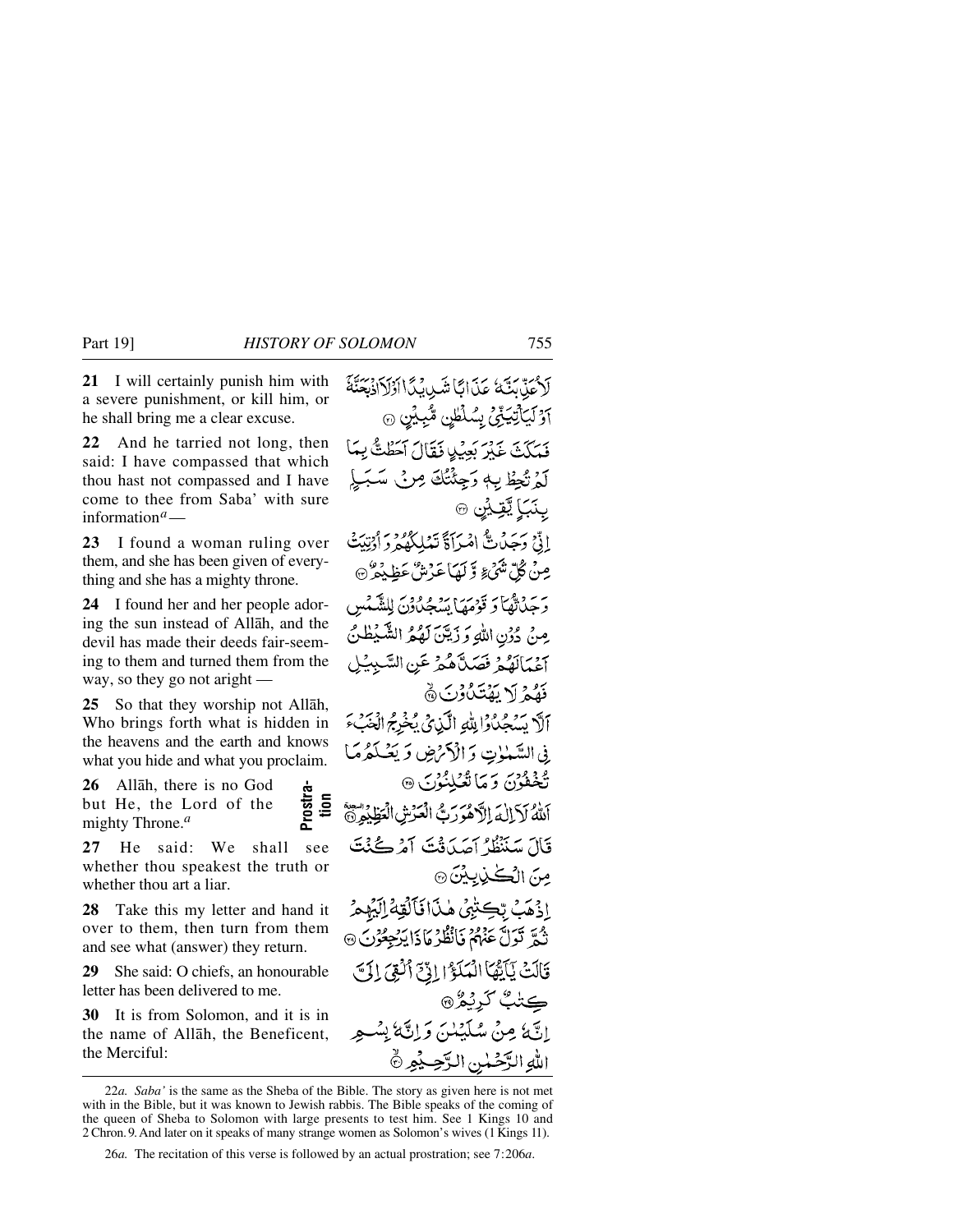**31** Proclaiming, Exalt not yourselves against me and come to me in submission.

#### SECTION 3: **History of Solomon**

**32** She said: O chiefs, advise me respecting my affair; I never decide an affair until you are in my presence.

**33** They said: We are possessors of strength and possessors of mighty prowess. And the command is thine, so consider what thou wilt command.

**34** She said: Surely the kings, when they enter a town, ruin it and make the noblest of its people to be low; and thus they do.

**35** And surely I am going to send them a present, and to see what (answer) the messengers bring back.

**36** So when (the envoy) came to Solomon, he said: Will you help me with wealth? But what Allåh has given me is better than that which He has given you. Nay, you are exultant because of your present.*<sup>a</sup>*

**37** Go back to them, so we shall certainly come to them with hosts which they have no power to oppose, and we shall certainly expel them therefrom in disgrace, while they are abased.

**38** He said: O chiefs, which of you

قَالَتْ يَأْيُّهَا الْمَلَؤُا أَفْتُوُنِّي فِيَّ آَمُرِيٌّ مَاكْنُتُ تَأْطِعَةً آمْرًا حَتَّى تَشْهَدُوْنِ۞ قَالَوُا نَحْنُ أُولُوٗا قُوَّةٍ وَّ أُولُوٗا بِأَسٍ شَي بِبِيهِ مِّ وَّ الْأَهْدُ إِلَيْكِ فَأَنْظُرِيُّ مَاذَا تَأْثِرِيْنَ۞ قَالَتْ إِنَّ الْمُلْوَّكَ إِذَا دَخَلُوْا قَيْرَ بَدَّ آنْسَدُ دُهَا دَ جَعَدُوۡٓ) أَعِدَّةَ أَهۡلِهَآ أَذِلَّةٌ ۚ وَكَيْنِ لِكَ يَفْعَلُوْنَ @ وَإِنِّي مُرْسِلَةٌ إِلَيْهِمْ بِهَدِيَّةٍ فَنْظِرَةٌ ِبِمَرِ يَرْجِعُ الْمُرْسَلُوْنَ ۞ فَلَعَّاجَاً مُسْلَّبُيْنَ قَالَ آتُمِدُّدُتِنِ بِيمَالِ فَيَمَا أَتْ بِنَجَ اللَّهُ خَيْرٌ مِّيماً أَتَبَكَّثُمْ بَيْنَ آَيْنَةُ بِهَيْبِاتِيْنَكُمْ تَفْبَحُوْنَ اِلْرَجِعُ اِلْيَهِمْ فَلَنَأْتِيَةٌ لَهُمُّ بِجُنُوُدٍ لَاَّ قِبَلَ لَهُمُ بِهَا زَنَنْخُرِجَنَّهُمْ قِنْهَ أِذِلَّهَ ۖ وَّهُمْ صٰغِهُ ُوۡنَ ۞ دَّ إِنَّ لَأَنْقَا الْعَلَّةُ إِنَّكَمَّهُ ۚ بِٱبْنِيْنِيْ

أَلاَّ تَعْلُوْاعَلَّ دَأَنُوْيِيْ مُسْلِمِيْنَ ®

<sup>36</sup>*a.* Why was Solomon angry on receiving a present from the queen? Later events, as narrated further on, show that the present sent to Solomon was a throne which was decorated either with nude art or with idolatrous paintings, or was offensive in some other way. Solomon's order in v. 38 to bring *her throne* to him shows clearly that by it was meant the throne which she had sent to him as a present, and his order in v. 41 to make alterations in this throne shows that the paintings on the throne were abhorrent to a true worshipper of God.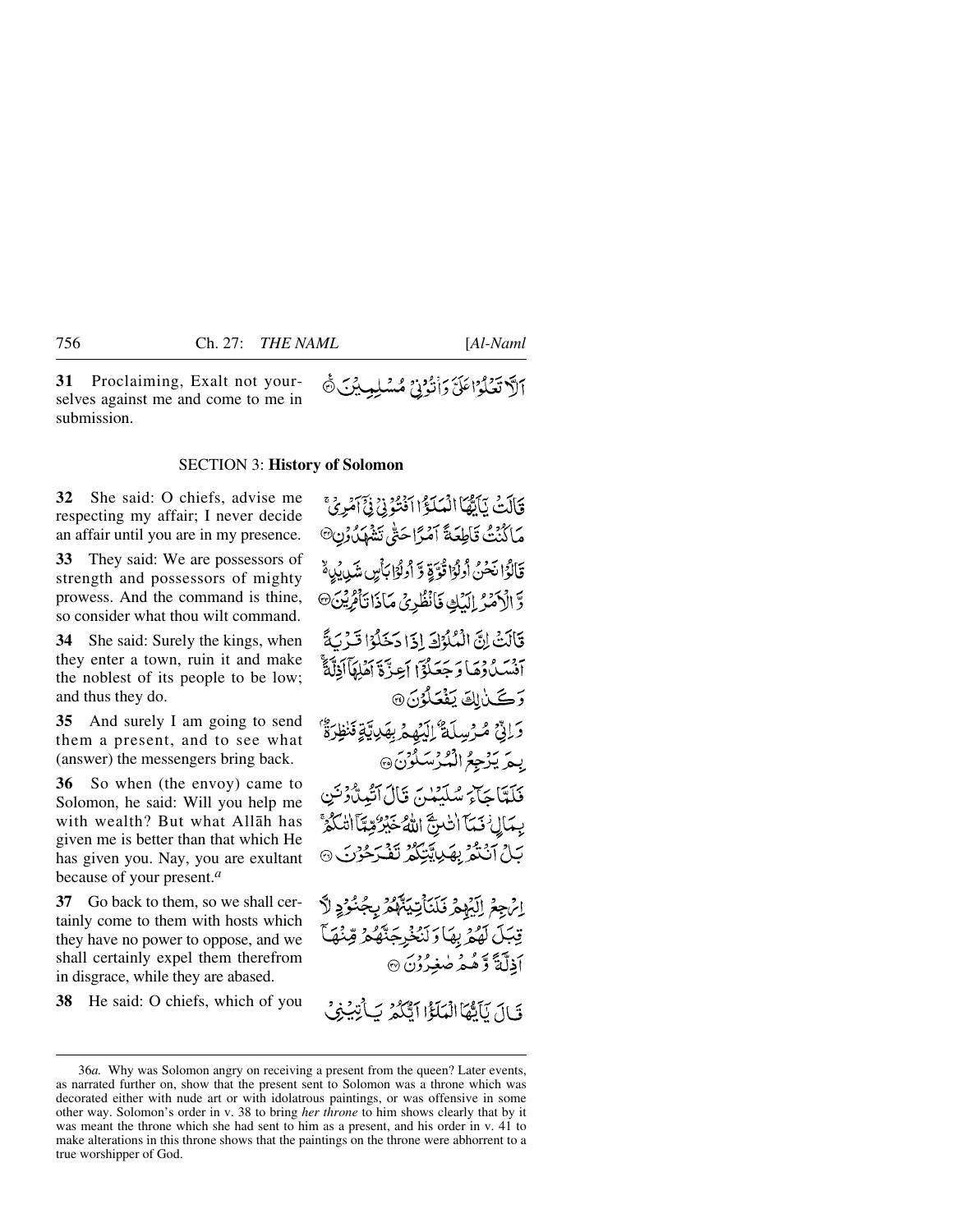can bring me her throne before they come to me in submission?*<sup>a</sup>*

**39** One audacious among the jinn said: I will bring it to thee before thou rise up from thy place; and surely I am strong, trusty for it.*<sup>a</sup>*

**40** One having knowledge of the Book said: I will bring it to thee in the twinkling of an eye.<sup> $\alpha$ </sup> Then when he saw it settled beside him,*<sup>b</sup>* he said: This is of the grace of my Lord, that He may try me whether I am grateful or ungrateful. And whoever is grateful, he is grateful only for his own soul, and whoever is ungrateful, then surely my Lord is Self-sufficient, Bountiful.

**41** He said: Alter her throne for her; we may see whether she follows the right way or is of those who go not aright.*<sup>a</sup>*

بِعَدْتِهُمَا قَبْلَ أَنْ تَأْتُرُوْنَ مُ*سُ*لِبِيْنَ ۞

قَالَ عِفْرِيْتٌ مِّنَ الْجِنِّ آيَا أُتِيْكَ بِهٖ تَبۡلَ أَنۡ تَقۡوُمَ مِنۡ مَّقَامِكَ ۚ وَ إِنِّ عَلَيْهِ لَقَوِيٌّ آمِيْنٌ ۞

قَالَ الَّذِيْ عِنْدَاهُ عِلْمُ وَلَا لِلَّذِينَ الْكِتْبِ أَنَّا التِّلُّفَ بِهِ قَبْلَ آنْ يَرْتَنَّالِكَ طَرْفُكَ فَلَدَّمَا بِرَادَهُ مُسْتَقِدًّا عِنْدَاهُ فَبَالَ هٰذَا مِنْ فَضْلِ يَٰ إِنِّي تَقْرَلِيَبْلُونِيَّ ءَ أَشْكُرُ آمْرِ ٱلْكَفْرُ \* وَ مَنْ شَكَيْرَ فَاتَّبَنَّا يَشْكُرُ لِنَفْسِهِ ۚ وَ مَنْ كَفَرَ ۚ فَإِنَّ رَبِّيۡ غَنِيٌّ كَرِيْدٍ قَالَ نَكَدُّوْا لَعَا عَدْشَهَا نَنْظُهُ ٱتَفْتَدِيقَ آمْرِ تَكْوُنُ مِنَ الَّذِينَ لَا يَهْتَدُوْنَ @

40*a.* By *one having knowledge of the Book* is meant an Israelite as against the Amalekite referred to in the previous verses. The literal meaning of the concluding words of the sentence is, *before thy gaze returns to thee*. It is the same as *in the twinkling of an eye*, the idea conveyed being that he could do it without delay.

40*b.* Strange and curious legends are introduced by some commentators on the supposition that the events narrated took place in immediate succession. The words *so when he saw it settled beside him* do not indicate that he saw it settled in the course of the conversation given in the previous passage. It is an altogether different incident.

<sup>38</sup>*a.* As usual, the narrative here omits the return of the messengers to the queen, and her willingness to submit to Solomon on receiving the threat mentioned in the last verse, and continues at the point where Solomon makes preparations to receive her. By *her throne* is meant the throne which she had sent as a present.

<sup>39</sup>*a.* The *rising up from the place* does not signify his standing up from the sitting posture, but his marching away from the place where he was at the time. The reference to being trusty shows that the execution of the work required an honest worker. The audacious jinn is apparently one of the Amalekites, who were men of large stature.

<sup>41</sup>*a.* As pointed out in 36*a*, Solomon was offended by the throne which the queen sent him as a present because of the indecent or idolatrous paintings on it, and therefore before she came to him, he caused certain alterations to be made in the throne. The purpose of the alteration is given here in express words, *whether she follows the right way*. In fact, she seems to have invited Solomon in the symbolic language of the paintings on the throne to her religion of idolatry, and by making alterations Solomon indicated that he could not make a compromise with idolatry.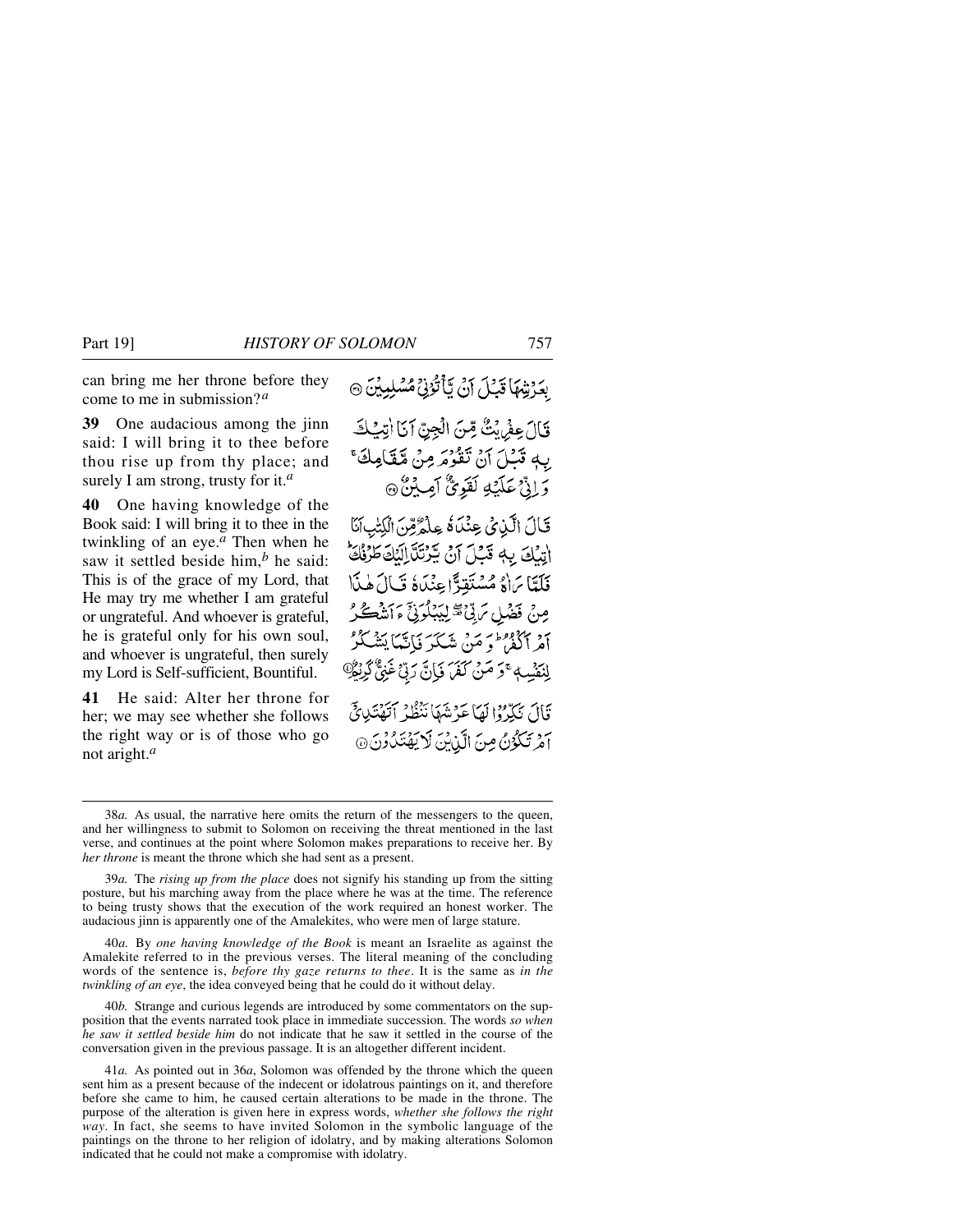**42** So when she came, it was said: Was thy throne like this? She said: It is as it were the same; and we were given the knowledge before about it, and we submitted.*<sup>a</sup>*

**43** And that which she worshipped besides Allåh prevented her; for she was of a disbelieving people.

**44** It was said to her: Enter the palace. But when she saw it she deemed it to be a great expanse of water, and prepared herself to meet the difficulty.*<sup>a</sup>* He said: Surely it is a palace made smooth with glass.*<sup>b</sup>* She said: My Lord, surely I have wronged myself, and I submit with Solomon to Allåh, the Lord of the worlds.*<sup>c</sup>*

فَلَتَّاجَاءَتْ قِيْلَ أَهٰلَكْنَا عَرْشُكِ ۖ قَالَتْ كَأَنَّهُ هُوَ ۚ وَ أَرْتِنُنَا الْعِبْلُمْ مِنْ قَبْلِهَا وَ كُتَّا مُسْلِمِيْنَ ۞

رَ سَدَّمَا مَا كَانَتْ تَعَمِّكُ مِنْ دُونِ اللَّهِ اِنَّهَاڪَانَتْ مِنْ قَرْمِرڪْفِرِيْنَ۞ قِيْلَ لَهَا ادْخُلِي الصَّرْحَ ۚ فَلَمَّا مَاَتَّهُ حَسِبَتْهُ لُعَّةً وَ"كَتَيْفَتْ عَنْ سَاقَتْنَا \* قَالَ انَّهُ صَدْبُحٌ مُّعَدَّدٌ مِّنْ قَوَارِنْهَ هُ قَالَتْ يَرِبِّ إِنِّيٍّ ظَلَمْتُ نَفْسِيٌ وَآسْلَمْتُ مَعَ سُكَيْمْنَ لِلَّهِ يَاتِ الْعٰلَمِيْدَ".

44*a.* The use of the word *såq* to signify *difficulty* or *distress* in many phrases is a commonplace of Arabic literature, and only crass ignorance of the Arabic language would make anyone adopt the literal significance of the word *såq* (i.e., *shank*) in the face of the recognized idiomatic uses of the word. *Al-kashf 'ani-l-såq* is a well-known idiom, and refers to a man when difficulty befalls him — meaning *he prepared himself for the difficulty* — "they mention the *såq* when they mean to express the difficulty of a case or an event, and to tell of the terror occasioned thereby" (T, LL). Thus the statement in 68:42, *yauma yukshafu 'an såq-in*, means *on a day when difficulty or calamity shall be disclosed* (I'Ab). And similarly, *qåmati-l-√arbu 'alå såq-in* signifies *the battle became vehement* (LL). See also 68:42*a*, where it is shown that the commentators attach the same significance to these words.

44*b.* Solomon was a wealthy king and he had undoubtedly his palaces. It appears that, in order to impress upon the queen that it was the unseen hand of God that worked in nature, he made water to flow under the smooth glass floor. Thus he conveyed to her the message that God was the real force behind all in symbolic language, as she had conveyed to him the message of idolatry in the symbolic language of the throne which she had sent him as a present. The queen mistook the glass for the water which ran beneath; and when Solomon drew her attention to it, she at once realized her own error in worshipping outward objects, like the sun, while the real force or the source of life was Allåh, Whose hand worked in these objects. Perhaps in words, too, he impressed on her the great message of Divine Unity. The result was that the queen accepted the religion of

44*c,* see next page.

<sup>42</sup>*a.* By putting the question, *was thy throne like this*? Solomon wanted to draw her attention pointedly to the alterations made. The queen's answer shows that her envoy had already told her that Solomon was offended by the present which she had sent — *we were given the knowledge before about it*. The submission referred to in the act of surrendering her kingdom does not mean that she had turned a Muslim. This is made clear in v. 43; she was prevented from becoming a true Muslim owing to her worship of the sun. Hence submission to God comes later; see the concluding words of v. 44.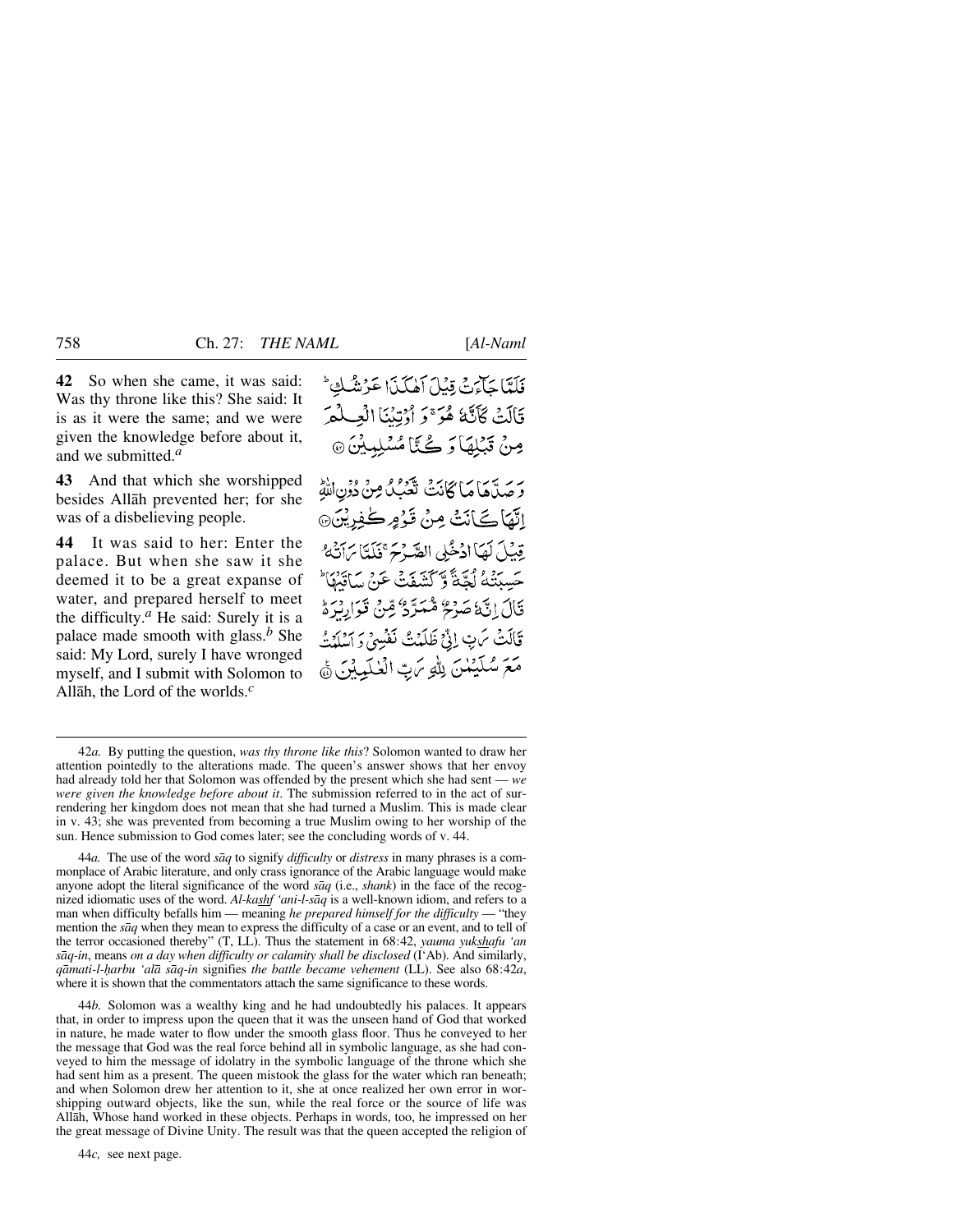## SECTION 4: **Şālih and Lot**

**45** And certainly We sent to Thamūd their brother Salih, saying: Serve Allåh. Then lo! they became two parties, contending.

**46** He said: O my people, why do you hasten on the evil before the good? Why do you not ask forgiveness of Allåh so that you may have mercy?

**47** They said: We augur evil of thee and those with thee. He said: Your evil augury is with Allåh; nay, you are a people who are tried.

**48** And there were in the city nine persons who made mischief in the land and did not act aright.*<sup>a</sup>*

**49** They said: Swear one to another by Allåh that we shall attack him and his family by night, then we shall say to his heir: We witnessed not the destruction of his family, and we are surely truthful.*<sup>a</sup>*

وَلَقَدْنَا أَمْ يَسْلَنَآ إِلَى شَعُودِيَ يَجْاهُبِهِمْ صٰلِحًا آنِ اعْبُدُوا اللَّهَ فَبِإِذَا هُـعْهُ فَرِيْقِين يَخْتَصِمُوْنَ @ قَالَ يُقَوْمِ لِمَرتَسْتَعْجِلُوْنَ بِالسَّيِّئَةِ قَدَلَ الْحَسَنَةِ ۚ لَوْ لَا تَسْتَذْفِرُوْنَ اللَّهَ لَعَلَّكُمْ تُرْحَمُونَ ۞ تَالَٰوٗا اَطَلَّہٗٓئِکَا بِكَ وَ بِمَنْ مَّعَلُّےٗٓٓ قَالَ طَّيِرُكُمُ عِنْدَاللَّهِ بَلْ آنْتُمْ قَوْمٌ تَفْتَنُوْنَ۞ وَكَانَ فِي الْمَكِينِيَّةِ تِسْعَبِ ثَمَّ سَهْطِ يَّقْسِلُ وَنَ فِي الْأَرْضِ وَلَا يُصْلِحُونَ@ قَالُوْا تَقَاسَمُوْا بِاللَّهِ لَنُبَيِّنَنَّهُ وَأَهْلَهُ تْكُرَّ لَنَقْوَلَنَّ لِوَلِيَّهِ مَا شَهْدُنَامَهُلِكَ آهُلِهِ دَ إِنَّا لَّهٰلِ قُوْنَ ۞

Solomon — *I submit with Solomon to Allåh, the Lord of the worlds*.

44*c.* In this the Qur'ån contradicts the Bible, the latter holding that Solomon had gone over to idol-worship on account of his non-Israelitish wives, while the Qur'ån states that his wives were converts to his religion and believers in Divine Unity. Higher criticism of the Bible upholds the Quranic view; see 2:102*d*.

48*a.* There is no doubt a reference here to the enemies of the Holy Prophet, the chief of them being nine in number, eight of whom were slain at Badr, the exception was Abū Lahab, who died at Makkah on hearing the news of the defeat at Badr. Their names were Abū Jahl, Muț'im ibn 'Adiyy, Shaibah ibn Rabi'ah, 'Utbah ibn Rabi'ah, Walid ibn 'Utbah, Umayyah ibn Khalf, Nadar ibn al-Harth, 'Aqbah ibn Abī Mu'ait and Abū Lahab.

49*a.* There seems to be a prophetical reference here to the plot against the Holy Prophet, for the same plan was ultimately agreed upon by the Quraish to do away with him. It should be borne in mind that the revelation of this chapter belongs to an early period. The plot against the Prophet's life was to have been executed in the following manner: One man from every tribe of the Quraish was selected, who should take the Prophet unawares. They were to thrust their swords into his body simultaneously so that no particular tribe could be held guilty. This was agreed upon immediately before the Prophet's flight to Madinah, and thus the incident as relating to Salih is meant as a prophecy.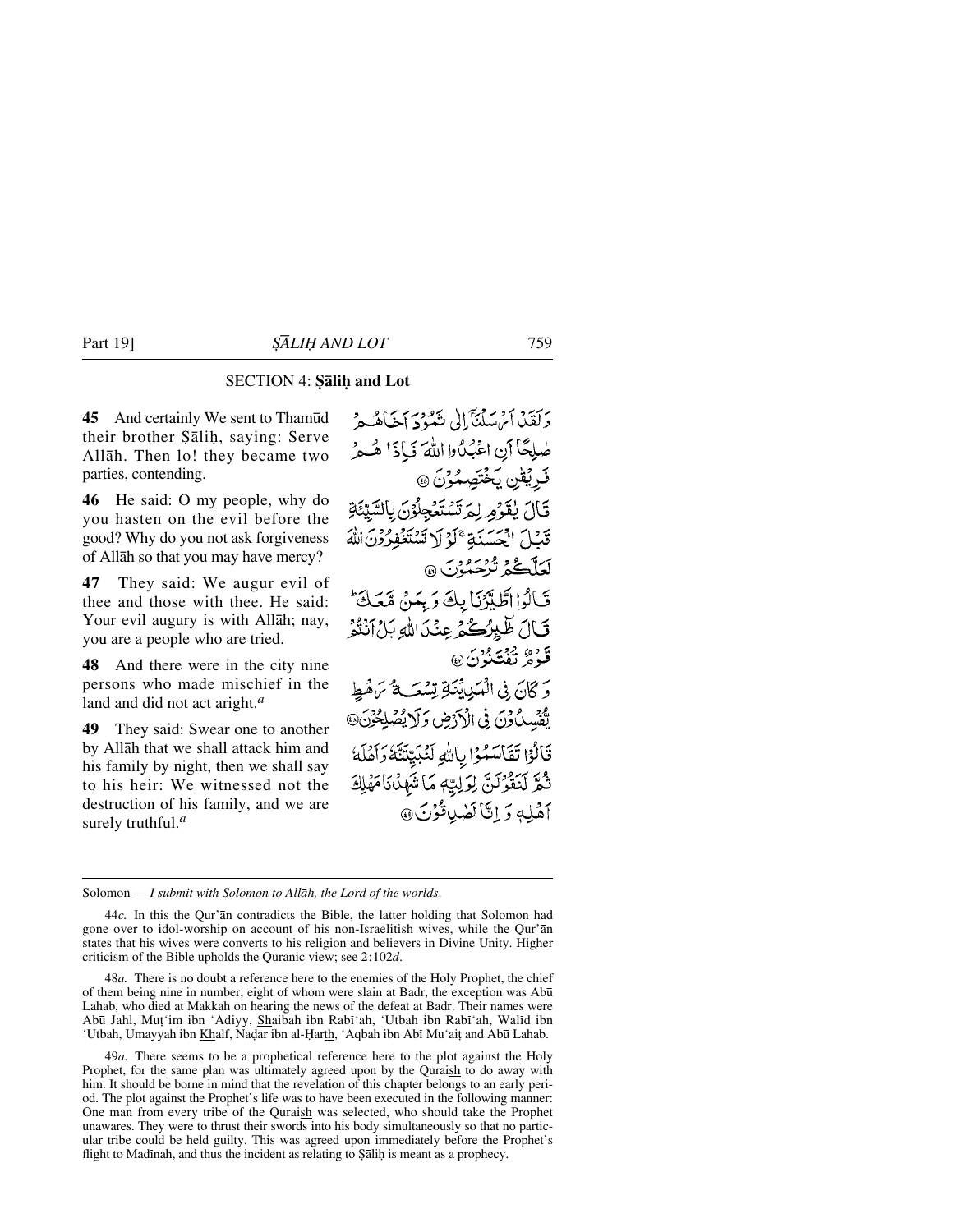**50** And they planned a plan, and We planned a plan, while they perceived not.

**51** See, then, what was the end of their plan, that We destroyed them and their people, all (of them).

**52** So those are their houses fallen down because they were iniquitous. Surely there is a sign in this for a people who know.

**53** And We delivered those who believed and kept their duty.

**54** And Lot, when he said to his people: Do you commit foul deeds, while you see?

**55** Will you come to men lustfully rather than women? Nay, you are a people who act ignorantly.

**56** But the answer of his people was naught except that they said: Drive out Lot's followers from your town; surely they are a people who would keep pure!

**57** But We delivered him and his followers except his wife; We ordained her to be of those who remained behind.

**58** And We rained on them a rain; so evil was the rain on those who had been warned.*<sup>a</sup>*

دَ مَكَدُّوْا مَكْنُرًا وَّ مَڪَّرْ يَا مَكْنُرَادَّ هُمْ لَا يَشْعُدُونَ۞ فَأَنْظُرُ كَنْفَ كَانَ عَاقِبَهُ مَكْرِهِيمُ " مَّ مَدَّنْ لِمُكْرِدَ وَدَوْمَ مَدَيْدِينَ ۞<br>أَنَّا دَمَّرْ لِمُكْرِدَ قَوْمَهُمْ أَجْهَٰدِينَ ۞ فَتِبْلُكَ بِمُؤْتَّهُمْ خَادِيَةً بِيمَاظَلَمُوْا إِنَّ فِيْ ذٰلِكَ لَأَيَةً لِّقَوْمٍ يَّعْكَمُوْنَ۞ بِ إِنَّ مِنْ الَّيْانِيّ اٰ مَنْهُ! دَ ٤ ] نُهُ! پَنَنْقُوْنَ ۞ وَلَوْظَالِهِۚ قَالَ لِقَوْمِهِ ۚ آَتَ أَتُوْنَ الْفَاحِشَةَ وَ أَنْ نُدْرٌ تُّبُصِرُوْنَ ۞ أَبِتَكُمُ لَتَأْتُونَ الدِّجَالَ شَهْرَجَ صِّنْ دُوۡنِ البِّسَآءِ ۖ سَلِّ اَنۡتَمُهُۚ قَدْرٌ نَجْهَلُوْنَ ۞ فَعَاكَانَ جَوَابَ قَوْمِهَ الْآآنُ قَالَوْٓا آخُرِجُوْٓا الَ لُوْطٍ مِّنْ قَرْيَتِكُمْ ا تَّهُمُّ أَنَاسٌ يَتَطَهَّدُوْنَ @ فَأَنْجَبْنِكُ وَ أَهْلَكَ إِلَا أَمْ آَتَهَ لَا قَلَّ ثَمَّ نَهَا مِنَ الْكْبِرِيْنَ ۞ دَ أَمْطَىٰ نَا عَلَيْهِمْ مَّطَدًّا ۚ فَسَبِّ مَطَيْرُ الْمُنْكَدَىٰنَ هَيْ

# SECTION 5: **The Faithful will be Exalted**

**59** Say: Praise be to Allåh and peace on His servants whom He has chosen! Is Allåh better, or what they associate (with Him)?

فنُل الْجَيْدِبُي لِلَّهِ وَ سَبْلَةٌ عَلَى عِبَادِدٍ الَّذِيْنَ اصْطَعْيٰ ٱللَّهُ حَبِيْرٌ آمَّا يُشْبِرِكُوْنَ ﴾

<sup>58</sup>*a.* Stones were rained on them; see 7:84*a*.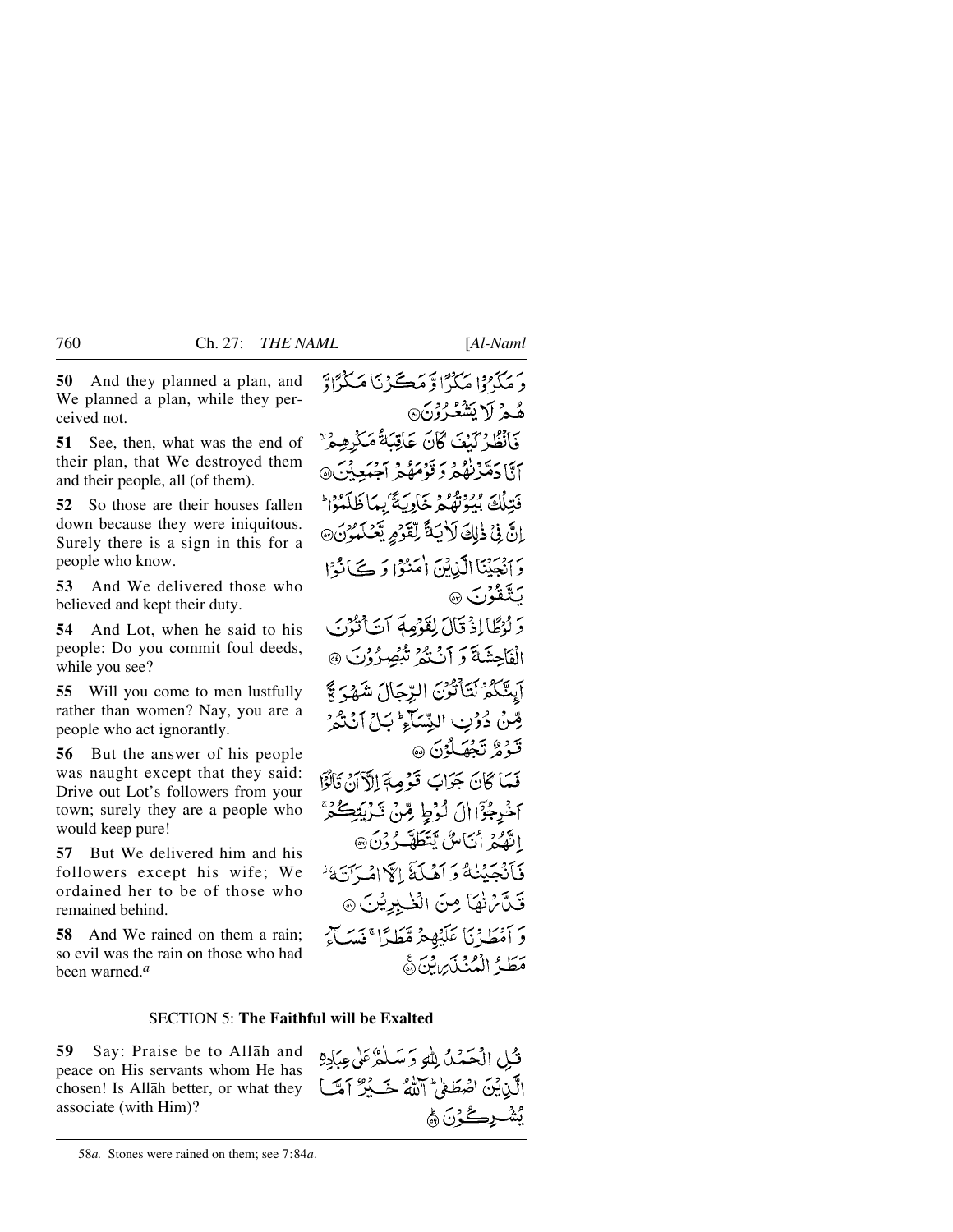# **Part 20**

**60** Or, Who created the heavens and the earth, and sends down for you water from the cloud? Then We cause to grow thereby beautiful gardens — it is not possible for you to make the trees thereof to grow. Is there a god with Allåh? Nay, they are a people who deviate!

**61** Or, Who made the earth a resting-place, and made in it rivers, and raised on it mountains, and placed between the two seas a barrier?<sup>*a*</sup> Is there a god with Allåh? Nay, most of them know not!

**62** Or, Who answers the distressed one when he calls upon Him and removes the evil, and will make you successors in the earth?*<sup>a</sup>* Is there a god with Allåh? Little is it that you mind!

**63** Or, Who guides you in the darkness of the land and the sea, and Who sends the winds as good news before His mercy? Is there a god with

أَهْتَنْ خَلَقَ السَّنْوٰتِ وَ الْأَمْرَضَ وَ أَنْزَلَ لَكُمْ قِينَ السَّعَاءِ حَاجَ ۚ فَأَنْبَتُنَا بِهِ حَدَابِقَ ذَاتَ بَهُجَةٍ ۚ مَاڪَانَ لَكُهُ أنْ نْشْبِنْوْا شَجَرَهَا تَرَالُهُ مَّعَ اللَّهِ مَّ يَاتِ هُمْ قَوْمٌ يَعْنِيانُوْنَ ﴾

أَمَّنَ جَعَلَ الْأَرْضَ قَدَاسًّا وَّجَعَـلَ خِلْلَهَآ أَنْهٰدًا وَّجَعَلَ لَهَا يَرَاسِيَ دَ جَعَلَ بَيْنَ الْبَحْرَيْنِ حَاجِزًا لَمَالِكُمْ مَّعَ اللَّهِ ۚ بَلْ اَكْثَرُهُمْ لَا يَعۡلَمُوۡنَ ﴾

أَمَّنُ تَجِيبُ الْمُفْهَطَّ إِذَا دَعَاهُ دِيَكَتْفُ الشَّوْءِ وَيَجْعَلُكُمْ خُلَفَآءَ الْأَرْضِ ْءَالِهُ مَّعَ اللَّهُ قَبِلِيَلَا مَّا تَنَاكَّرُوْنَ ﴾

آمَّةِ ثَمَّلْدُكُمْ فِي ظُلْمُتِ الْبَرِّ وَانْبَحْرِ وَ مَنْ يَّرْسِلُ الرِّيْحَ بُشْرًا بَيْنَ يَدْنُ يَرْمَيْتِهِ أَيَرَ إِلَيْهِ ۚ مَعَ اللَّهِ تَعْلَى اللَّهُ

<sup>61</sup>*a.* See 25:53*a*.

<sup>62</sup>*a.* The manifestation of the marvellous power of God in nature, the creation of the heavens and the earth, the sending down of rain, the making of rivers and mountains — all these wonderful signs of the existence of the Great Creator are here followed by another equally wonderful sign of the existence of God, the manifestation of His marvellous power in man. But mark the contrast. This manifestation of the existence of God is not to be sought in the greatness and power of man as the conqueror of the forces of nature, but in his weakness in his great distress when, unable to find help from any source, he throws himself on the Divine threshold and seeks help from God. We are thus told that the manifestation of God's great power in the mighty forces of nature is as clear an indication of the existence of God as the manifestation of His power in a weak mortal who finds himself in extreme distress. But what is more, this manifestation of God's power is beautifully mingled with prophecy — *and He will make you successors in the earth*. The distressed ones here are no other than the Muslims, who were being cruelly persecuted and tortured, and they are told that the manifestation of God's power in making them rulers of the earth would be as great as it was in His creation of the heavens and the earth. This also shows the purpose underlying the narration of the histories of David and Solomon.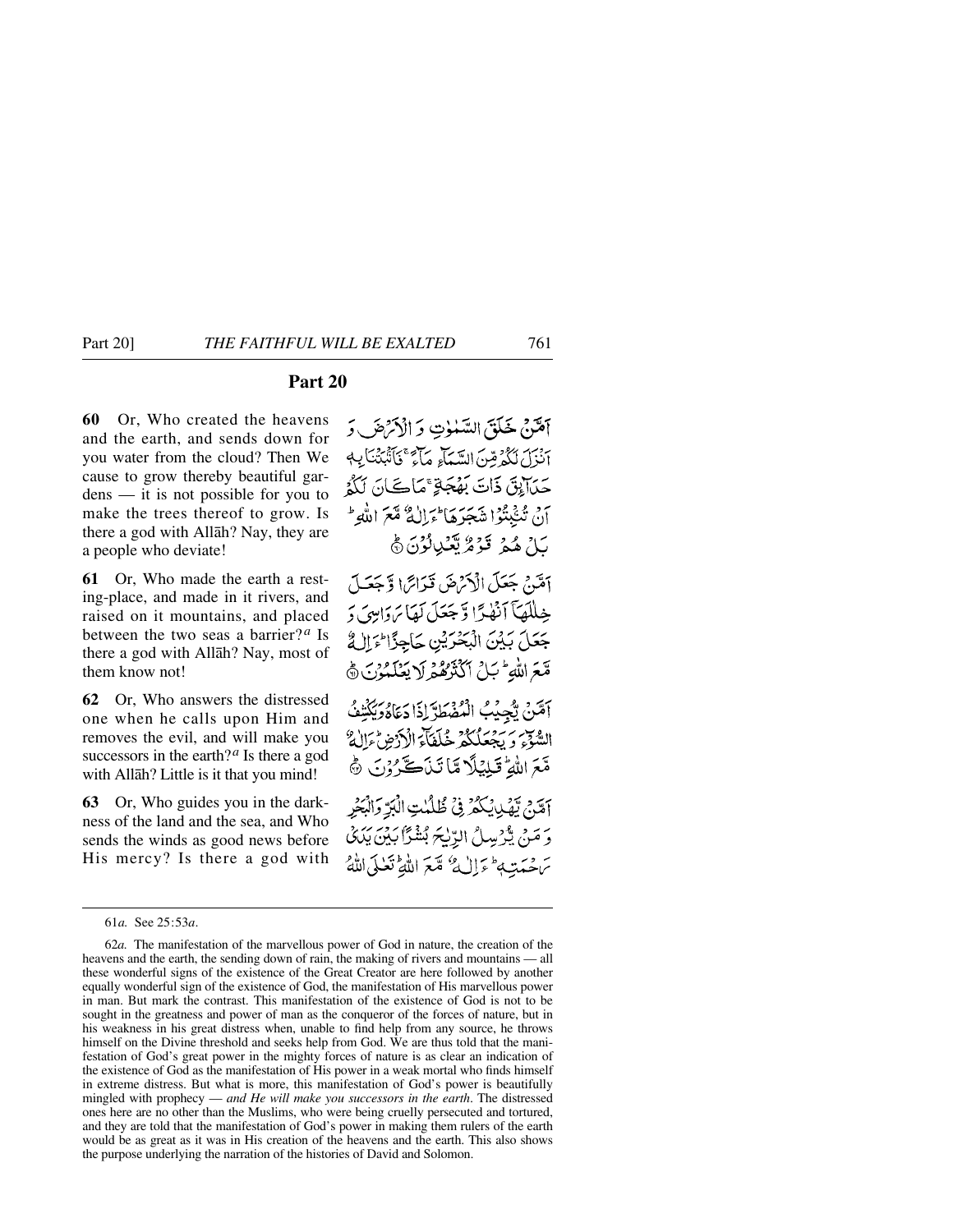Allåh? Exalted be Allåh above what they associate (with Him)!

**64** Or, Who originates the creation, then reproduces it, and Who gives you sustenance from the heaven and the earth? Is there a god with Allåh? Say: Bring your proof, if you are truthful.

**65** Say: No one in the heavens and the earth knows the unseen but Allåh; and they know not when they will be raised.

**66** Nay, their knowledge reaches not the Hereafter. Nay, they are in doubt about it. Nay, they are blind to it.*<sup>a</sup>*

عَمَّا يُشْرِكُوْنَ ۞

آمَّينَ يَبْيِكَ وُاالْحَلْقَ نَيْجٌ يُعِبِيكُا وَمَنْ تَدْمِ فَيْكُمْ مِّينَ السَّبَيِّكَ وَالْأَمْ ضِ ۖ ءَالِكَ مَّعَ اللَّهِ ۚ قُلْ هَاتُوْا بُرُهَانَكُمْ اِنْ كُنْتُمُ ضَٰبِيقِيْنَ ۞ قُلْ لَّا يَعْلَمُ مَنْ فِي السَّمْوٰتِ وَ الْأَرْضِ الْغَبَٰبَ إِلَّا اللَّهِ تَرْمَا يَنْعُوهُ فِنَ آيَّانَ يُبْعَثُونَ® بَلِ ادْْرَكَ عِلْمُهُمْ فِي الْأَخِرَةِ ۚ يَا هُمْ فِي شَكِّ مِّنْهَاتٌ بَلْ هُمُوِّنَّهَا عَبُوْنَ ۞

### SECTION 6: **The Spiritual Resurrection**

**67** And those who disbelieve say: When we have become dust and our fathers (too), shall we indeed be brought forth?

**68** We have certainly been promised this — we and our fathers before; these are naught but stories of the ancients!

**69** Say: Travel in the earth, then see what was the end of the guilty!

**70** And grieve not for them, nor be distressed because of what they plan.

**71** And they say: When will this promise come to pass, if you are truthful?

**72** Say: Maybe somewhat of that which you seek to hasten has drawn nigh to you.

دَ قَبَالَ الَّيْدِينَ كَفَرُوْا مَاذَا كُنَّا تُبْرِ بِّيَا وَّ أَيَآؤُنَّ أَيِثَّا لَمُخْرَجُوْنَ ۞ يبيرد وعدْنَاهٰذَا نَحْنٌ دَ اٰيَآؤُيَامِنْ قَبْلُ انْ هٰذَآ اِلْاَّآسَاطِيْرُ الْآوَّلِيْنَ ۞ قُاحُ سِيْدُوْا فِي الْأَحْرَضِ فَأَنْظُرُوْا كَيْفَ كَانَ عَاقِبَةُ الْمُجْرِمِيْنَ ٢ وَلَا تَحْزَنْ عَلَيْهِمْ وَلَا تَكُنْ فِي ضَيْق مِّيَّا سَدْڪُرُونَ هِ وَ يَقْوَلُوْنَ مَتَى هٰذَا الْوَعْبِيُ إِنِّي ڪُنُنگُرُ *طُبري ٿِينَ ۞* نَگَ\ثِمْ عَيْنَهِي آنُ تَڪُوْنُ رَدِفَ لَيْكُوْ' بَعْضُ الَّذِينَ تَسْتَعْجِلُوْنَ ۞

<sup>66</sup>*a.* Human knowledge cannot reach the life after death and God has vouchsafed this knowledge to man through His revelation. But men are in doubt about it; in fact, they shut their eyes to it.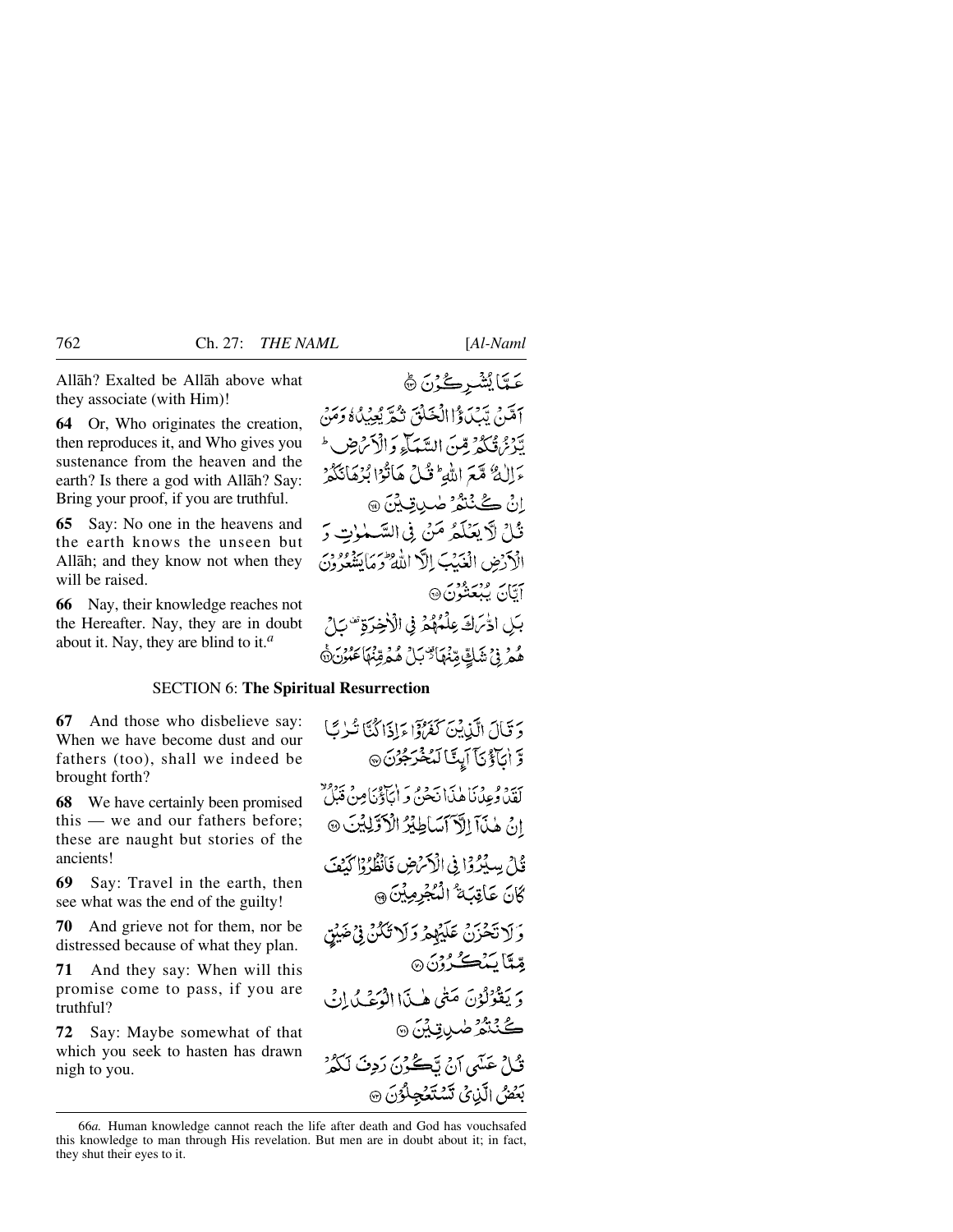**73** And surely thy Lord is Full of grace to men, but most of them do not give thanks.

**74** And surely thy Lord knows what their breasts conceal and what they manifest.

**75** And there is nothing concealed in the heaven and the earth but it is in a clear book.

**76** Surely this Qur'ån declares to the Children of Israel most of that wherein they differ.

**77** And surely it is a guidance and a mercy for the believers.

**78** Truly thy Lord will judge between them by His judgment, and He is the Mighty, the Knowing.

**79** So rely on Allåh. Surely thou art on the plain truth.

**80** Certainly thou canst not make the dead to hear, nor canst thou make the deaf to hear the call, when they go back retreating.*<sup>a</sup>*

**81** Nor canst thou lead the blind out of their error. Thou canst make none to hear except those who believe in Our messages, so they submit.

**82** And when the word comes to pass against them, We shall bring forth for them a creature from the earth that will speak to them, because people did not believe in Our messages.*<sup>a</sup>*

وَ إِنَّ دَتَكَ لَنْݣُوْفَضْلِي عَلَى التَّامِينِ وَلْكِنَّ أَڪْثَرَهُمْ لَا يَشْكُرُوْنَ ۞ وَ إِنَّ يَرَبَّكَ لَيَعْلَمُ مَا تُكِنُّ صَلَّادِرٌ ﴾ **وَمَا يُعْلِئُوْنَ@** دَ مَا مِنْ غَامِدَةٍ فِي السَّيِّبَاءِ وَالْأَرْضِ الآرٽي ڪِتٺپ هُيِــيُنِ ۞ إِنَّ هٰذَا الْفَيْرَ إِنَّ يَقْصَ عَلَى بَنِيٍّ إِسْرَاءِكُنَّ آَكْتُرَ الَّذِيُّ هُمْ فِيْهِ يَخْتَلِفُوْنَ ۞ وَ اتَّ مُا لَمْدًى وَ دَحْيَةٌ لِّلْمُؤْمِنِيْنَ۞ اِنَّ رَبَّكَ يَقْضِيُ بَيْنَهُمْ بِحُكَمِ دَ هُوَ الْعَزِيْزُ الْعَلِيْمُ ﴾ فَتَوَكَّلْ عَلَى اللَّهِ إِنَّكَ عَلَى الْجَنَّ الْمُبِيْنِ ۞ إِنَّكَ لَا تُسْبِعُ الْمَوْتِي وَلَا تُنْهِعُ الصَّعَ اللَّاعَاءَ إِذَا دَلَّوْا مُدْبِبِرِيْنَ۞ وَمَآ أَنَّتَ بِهٰذِى الْعُنِي عَنْ ضَلَلَتِهِمْ اِنْ شُّنْبِعُ اِلْأَمَنِّ يُّؤْمِنُ بِالْتِيَا فَهُمْ مُسْلِمُوْنَ@ وَ إِذَا دَقَعَ الْقَدَّامُ عَلَيْهِمْ آخَرْجَنَاكُهُ دَآتَةً مِيْنَ الْأَرْضِ تُكَلَّدُهُمْ أَرَبَّ التَّاسَ كَانْزَا بِأَنْتِنَا لَا يُؤْتِنُوْنَ

<sup>80</sup>*a.* This verse is a clear testimony to what is meant by the Prophet's raising the dead; for here we are told that, if the dead go back retreating, the Prophet cannot make them hear. Evidently this verse and the opening words of the following verse speak of the reprobate who shut their eyes and close their ears to all truth.

<sup>82</sup>*a.* By the *creature from the earth that will speak to them* are evidently meant people who are bent low upon earth. These people are the materialistic nations of the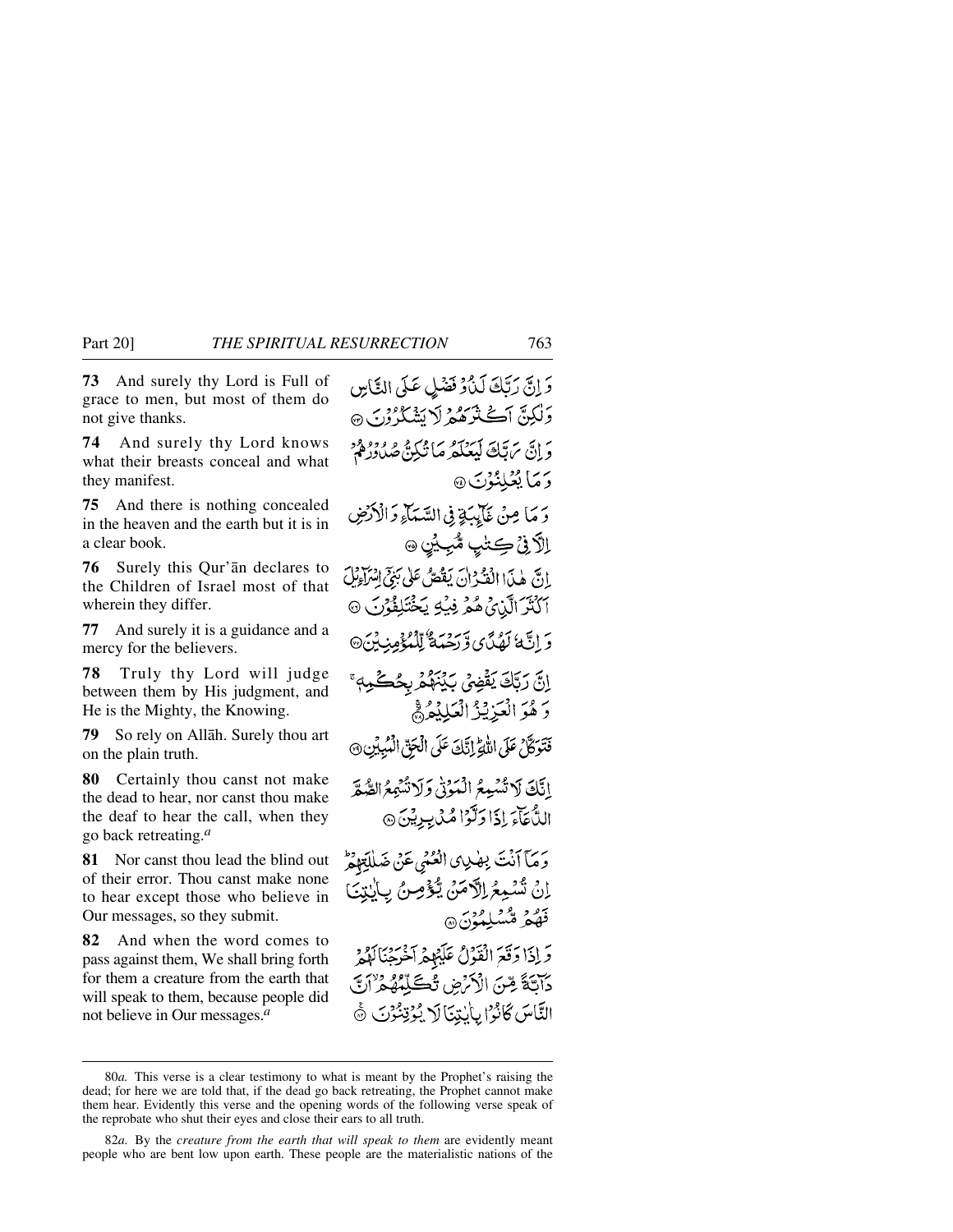# SECTION 7: **Passing away of Opposition**

**83** And the day when We gather from every nation a party from among those who rejected Our messages, then they will be formed into groups.

**84** Until, when they come, He will say: Did you reject My messages, while you did not comprehend them in knowledge? Or what was it that you did?

**85** And the word will come to pass against them because they were unjust, so they will not speak.

**86** See they not that We have made the night that they may rest therein, and the day to give light? Surely there are signs in this for a people who believe.

**87** And the day when the trumpet is blown, then those in the heavens and those in the earth will be struck with terror, except such as Allåh please. And all shall come to Him abased.*<sup>a</sup>*

**88** And thou seest the mountains thou thinkest them firmly fixed passing away as the passing away of the cloud: the handiwork of Allåh, Who has made everything thoroughly. Surely He is Aware of what you do.*<sup>a</sup>*

بَرِّ بِرَمَ نَحْشُرُ مِنْ كُلَّ أُمَّةٍ فَبِرْجًا قِيَّةً فَيَكَذَّبُ بِايْتِنَا فَهُمْ يُوْنَعُنَ ۞ حَقَّى إِذَا جَآءُ ۚ قَالَ ٱكَذَّبِنَّهُمۡ بِٱلْتِيۡ دَ لَّهۡ تُحِیۡطُوۡٗ ٰ بِهَـاٰعِلَٰہٗٓیَا اَمَّا ذَا ڪُنٽُ تَعَمَلُونَ® وَوَقَعَ الْقَوْلُ عَلَيْهِمْ بِيمَا ظَلَمْوُا فَقُدْ لَا يَنْطِقُوْنَ ۞ آلَهُ يَرَدُّا آتَا جَعَلْنَا الَّذِلَ لِيَسْكُنُوا فِيْهِ وَالنَّهَارَ مُّبْصِرًا ۚ إِنَّ فِي ذَٰلِكَ لَأَيْتٍ لِّقَوْمٍ يُؤْمِنُوْنَ ۞ رَ يَوْمَ يُنْفَخُ فِي الصُّوْمِ فَقَرْعَ مَنْ فِي السَّمْلِتِ وَمَنْ فِي الْأَرْضِ اِلْأَهْلَىٰ شَآءَ اللَّهُ ۖ وَكُلُّ أَتَوْهُ دٰخِرِيْنَ۞ دَ تَدَى الْجِبَالَ تَحْسَبُهْاَ جَامِدَةً وَهِيَ تَمُرُّ مَرَّ السَّحَابِ هُمُنْعَ اللهِ الَّذِيَّ اَنْقَنَ كُلَّ شَيْءٍ إِنَّهَ خَبِيْرٌ بِمَاتَفَعَلُوْنَ @

87*a.* As a foretaste of what was in store for the rejectors of the Truth, the prophecy was also brought to fulfilment in this life. The whole of Arabia recognized the Holy Prophet as its temporal and spiritual head, and the proud opponents were abased.

88*a.* That *jabal* signifies a *great man* has been shown in 13:31*a*. That in the passing away of the mountains there is a clear reference to the removal of the mighty men who

West who have lost all sense of the higher values of life. The coming forth of the *dåbbat al-ard* is one of the signs of the approach of the Hour according to the Hadith. But the Hour may mean either the day of Judgment or the doom of a people, and this verse gives us an indication that the Hour in this case stands for the doom of a nation; because here it is spoken of as being a punishment for not believing in the Divine messages.